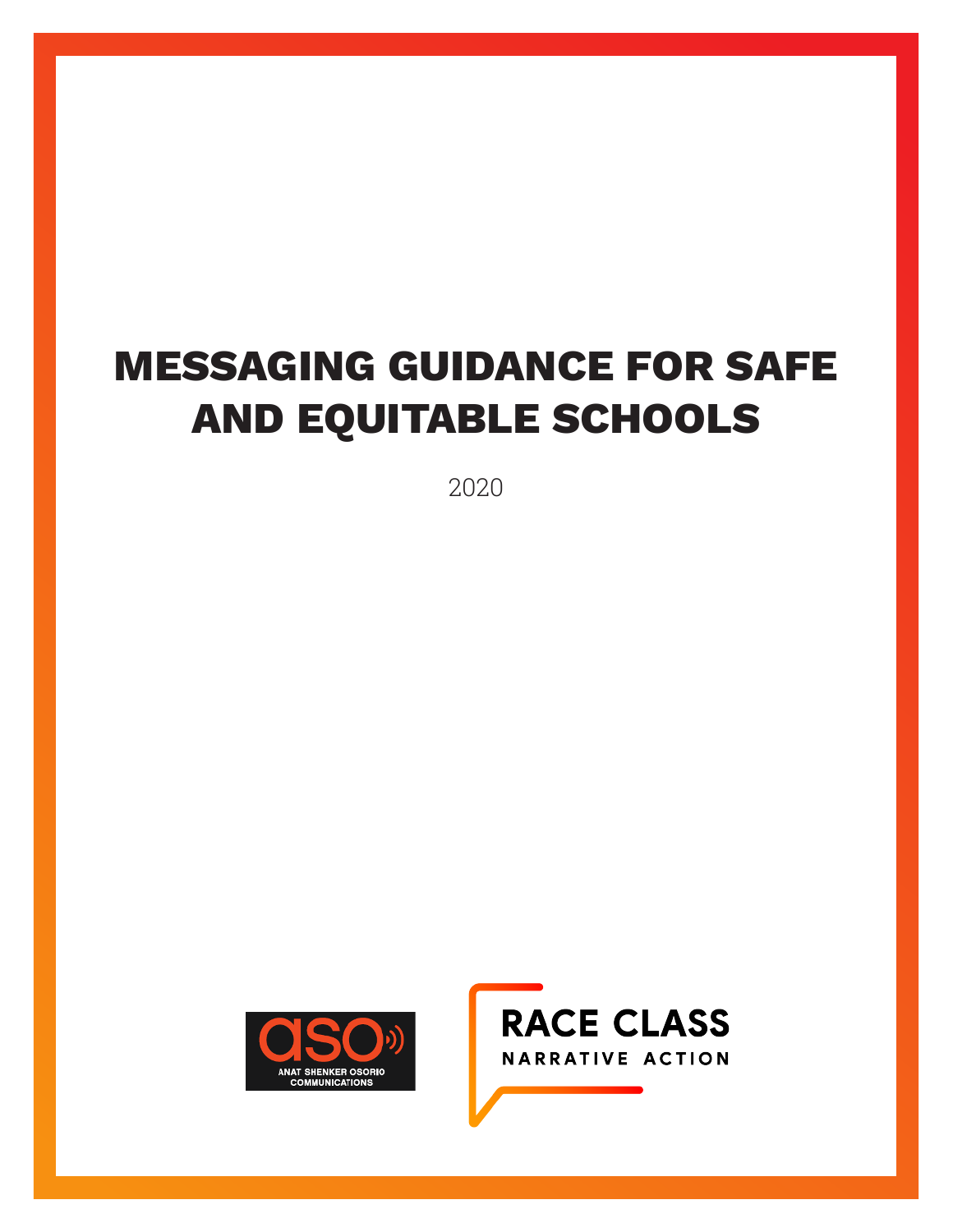# **PURPOSE OF THIS GUIDE**

As families, educators, and administrators across the country work hard to assure an education and childhood for our students during the COVID-19 pandemic, we know that we are fighting for an end of business as usual, because business as usual has brought us to this crisis. For too long, certain politicians and the 1% who fund their campaigns have deprived Black and brown communities and low-income neighborhoods of resources, denying children the safe environment, individual attention, and educational opportunities they need to thrive. These same powerful few then turn around and blame Black, Indigenous, and immigrant families for the challenges in our neighborhood public schools, profiting as they divide us and block our efforts for justice in education.

We must come together  $-$  Black, white and brown, from suburb to city, from Appalachia and the Northeast to the Sunbelt and the West Coast  $-$  to reject this division, rewrite the rules, and make the wealthy pay their fair share so we have the resources to truly educate and inspire every child. Before reopening schools, we must ensure that our classrooms are safe for children, teachers, and the communities they serve.

This guide exists to support educators, administrators, and advocates in making a persuasive case for resourcing public education to provide a safe, equitable and quality education for all students, no matter their race, background, or zip code. Use the messaging principles, sample narratives, and talking points below to guide your advocacy  $-$  whether before your school board or city council, in conversation with your neighbor or your state representative, online or on phones.

## **Messaging Principles**

- Ɣ **Lead with shared values, not problems. Examples:**
	- "Most of us believe that every child, no matter what they look like or where they come from, deserves a safe and welcoming school where they can thrive."
	- "No matter our race, background, or zip code, most of us want our neighborhood public schools to inspire imagination, cultivate curiosity and critical thinking, and ensure our children can live fulfilling lives."
	- "Whether Black, white or brown, every child deserves a quality education with well-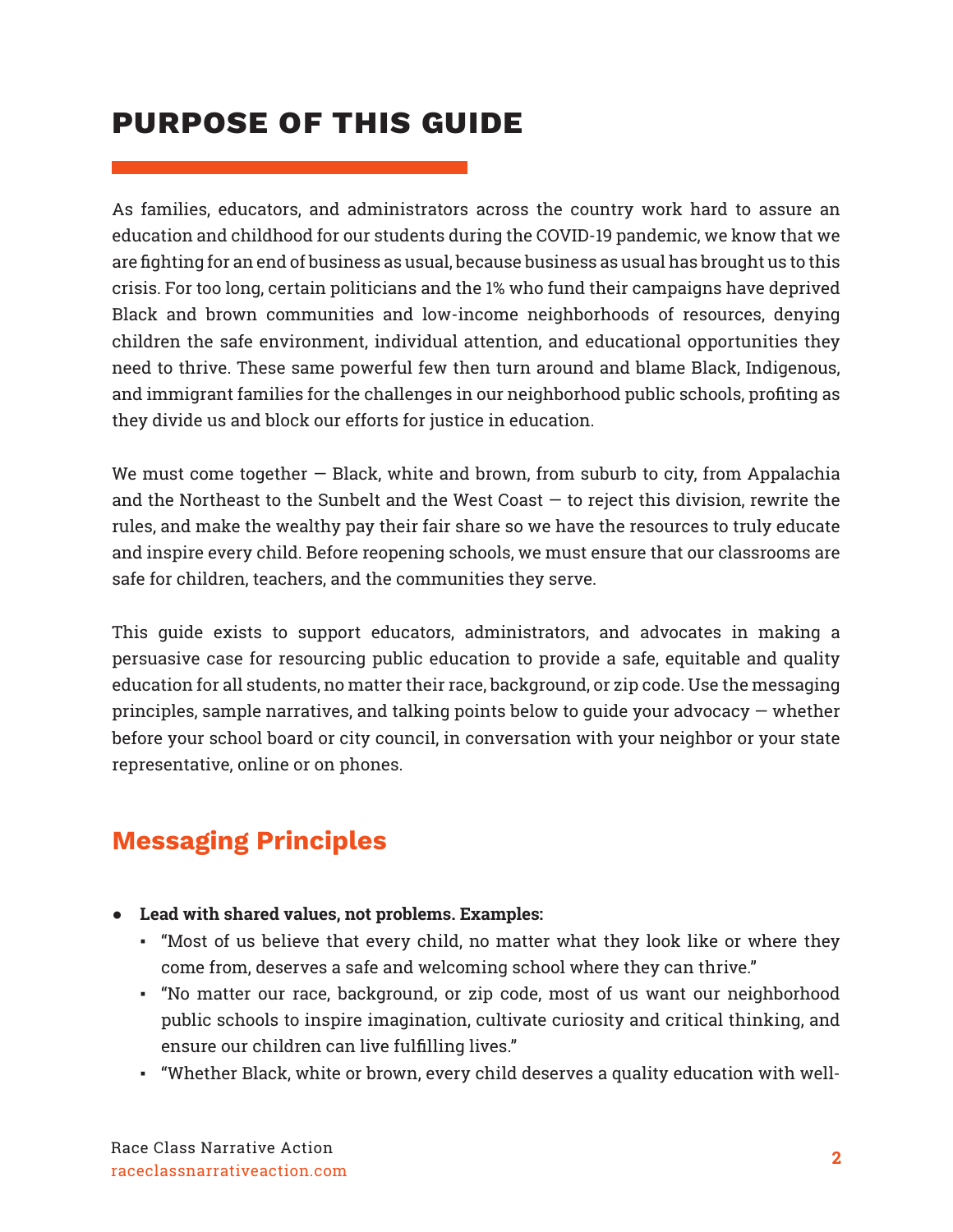prepared teachers who nurture a love of learning, meet mistakes with patience, and help them grow."

- Ɣ **Frame the problem as the result of deliberate actions and decisions.**
	- <sup>t</sup> Adhere to the people do things rule. Name an actor or actors whose deliberate choices create the problem. For example, instead of saying, "The gap between white students and Black and brown students persists," say, "Politicians continue to deprive schools in Black and brown communities, denying them the resources they need to ensure students can thrive."
	- DO NOT rely upon the language of "inequities" and "disparities," which simply state that some students do well while others do not — leaving the reason for the difference open to audience interpretation. By repeatedly raising up disparities while obscuring the cause, we suggest that the problem came to exist naturally as opposed to being the result of deliberate actions by a powerful few. Further, in failing to provide an origin story for the problem, we undermine trust that we can provide a solution. Wherever possible, name the specific barriers put in place by specific culprits.
- Ɣ **Call out efforts to divide us, and show the power of joining together across differences of race, gender, sexuality, ability, class, and geography.**
	- Name that certain politicians, corporations, and for-profit education lobbyists deny sufficient resources to neighborhood schools in poorer communities, and then divide us by blaming teachers and Black and brown students for the problems their greed has created.
	- Provide a call to action that explicitly rejects this division and demonstrates strength in unity.
- Lead with and focus on what we are *for* as opposed to what we are against, using real**world language wherever possible.**
	- **Jong 1** Use the language of lived experience to spell out the solutions  $-$  from engaging lessons in small classes, to healthy meals, to nurses and counselors who care for our kids — that ensure every child can pursue their dreams.
	- Lead with a positive vision for the future that is grounded in shared values and paints a picture of what we'll achieve. For example, "justice for all in education" or "ensuring every child, whatever their color or background, can live a fulfilling life," instead of "reducing racial disparities" or "addressing inequities in education."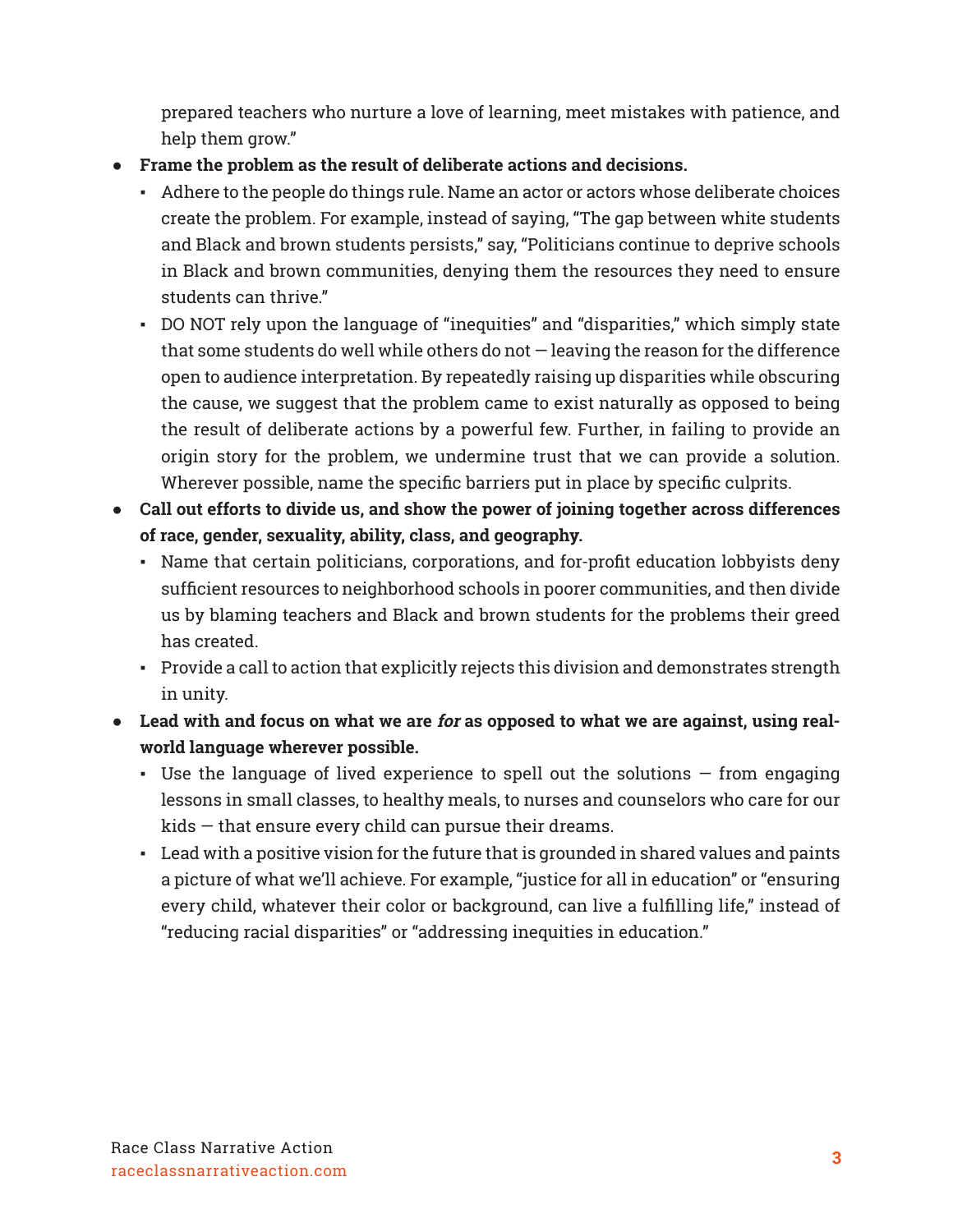# **Sample Full Narratives**

#### **(A) On School Reopening**

Most of us believe that every child, no matter their grade, color or zip code, deserves a safe and welcoming school where they can thrive. But for too long, certain politicians have deprived our public schools the resources they need to reach and teach every child, just as they've denied our families tests and treatment during this pandemic. These same powerful few are trying to divide us by race and by place, insisting we put our children and teachers at risk and leaving parents scrambling for solutions to a crisis they created. They hope to distract us from their failure to prevent and curb COVID and to ensure our schools can fulfill their promise to every one of our kids. We see through their lies. We know that we can't go back to business as usual, because business as usual is what caused this crisis. We know that our teachers and kids must stay physically apart until we have a vaccine or other means to control the spread of COVID and until schools have the resources to ensure everyone in them can stay well. By pulling together, Black, white, and brown, rural and urban, young and old, to demand safe, fully resourced schools, we can prevent unnecessary illness, save countless lives and ensure a better, brighter tomorrow for all of our children, no exceptions.

#### **(B) On Education Equity**

No matter what we look like, where we live, or what's in our wallets, most of us want our public schools to inspire imagination, cultivate critical thinking, and ensure our children can live fulfilling lives. But certain politicians try to divide us, ensuring well-resourced schools with mostly white students have enrichment activities, teacher training, and parent engagement, while sending police to monitor and punish Black and brown students in schools that have been denied funding to even cover the basics. Then they turn around and point the finger at families of color for the challenges at our schools, while letting the wealthiest few refuse to pay their fair share. By joining together across race and place, we can rewrite the rules to ensure every school has the engaging materials and up-to-date approaches, healthy meals and emotional supports to set kids up to be all that they dream.

#### **(C) On COVID and Schools**

Most of us, whatever our race, gender, or zip code, believe that our families and neighborhoods are stronger, safer, and healthier when we come together to overcome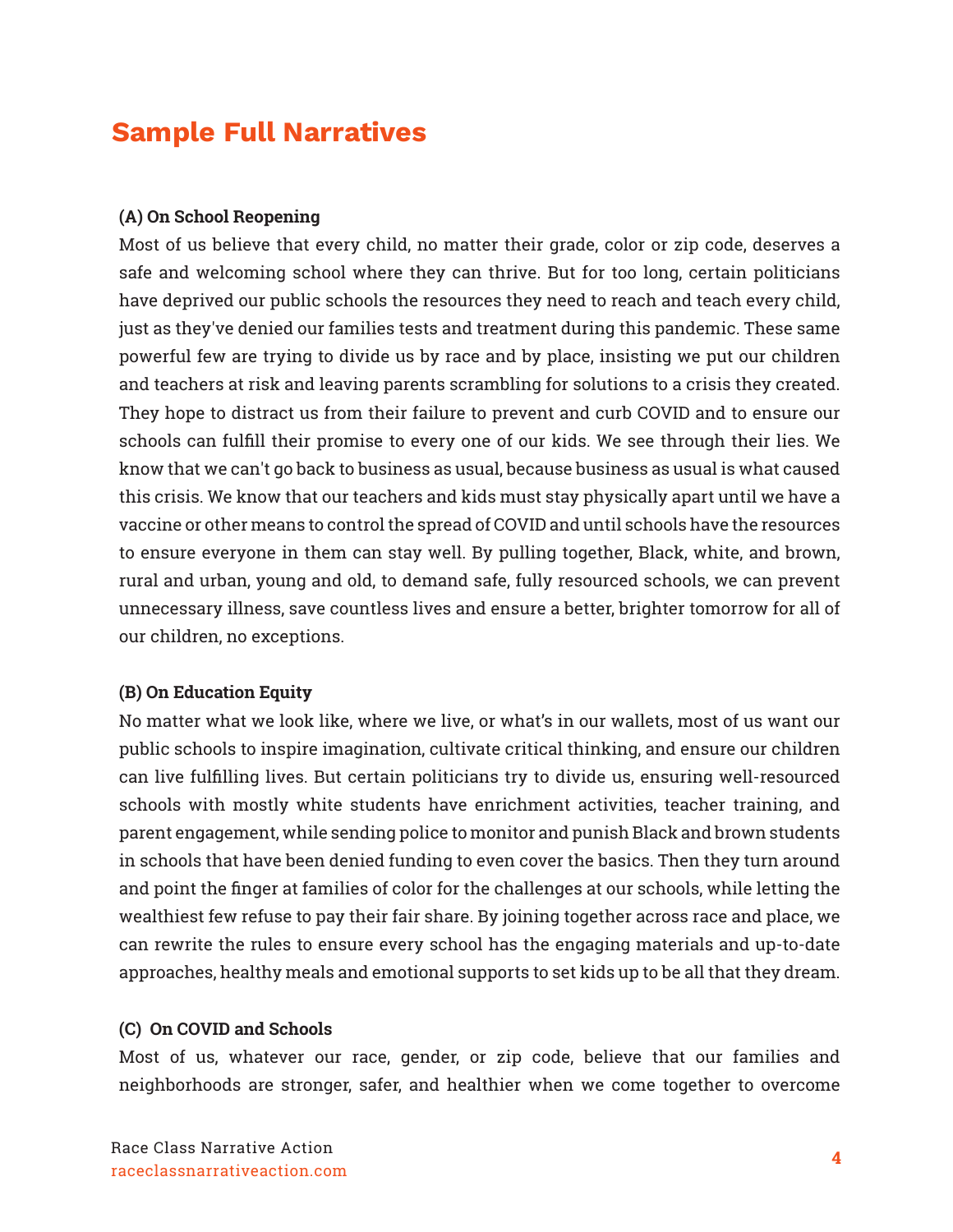shared challenges and develop collective solutions. Our public schools help keep our communities connected  $-$  serving as sites to distribute supplies, provide meals and keep families informed  $-$  even as they help stop the spread of COVID by educating students at home. But today, when a powerful few fuel divisions among us, they block our efforts to provide quality schools and robust remote learning options for every child in every zip code. Joining together, we can rewrite the rules so the richest one percent and big corporations pay their fair share, so our communities are strong and our schools have the resources they need to play their full role in the lives of our kids and our communities.

#### **(D) Positioning Education Within a Broader Frame of Progressive Priorities**

Most of us work hard for our families, no matter what we look like or where we come from. But today, when a powerful few fuel divisions among us, they block our efforts to ensure a fair return on our work, paid time to care for our families, and safe and welcoming schools for our children. It's time to join together to rewrite the rules so the richest one percent and big corporations pay their fair share. That's how we ensure every one of us  $-$  whether we're native or newcomer; young or old; white, Black or brown  $-$  can care for our families, have our voices heard and our rights respected, and make sure every child has a highquality education that lets them pursue their dreams, no exceptions.

## **Stand-Alone Talking Points**

- Every child, regardless of race, ability, or zip code, needs a neighborhood school with well-prepared teachers, class sizes that enable one-on-one attention, nurses, counselors, and healthy meals that ensure they can thrive.
- No matter what we look like, where we live, or what's in our wallets, most of us want our neighborhood public schools to inspire imagination, cultivate critical thinking, and ensure our children can live fulfilling lives.
- Most of us believe that every child, no matter what they look like or where they come from, deserves a safe and welcoming school where they can thrive.
- Certain politicians try to divide us, ensuring well-resourced schools with mostly white students have everything they need while sending police to monitor and punish Black and brown students in schools that have been denied funding to even cover the basics.